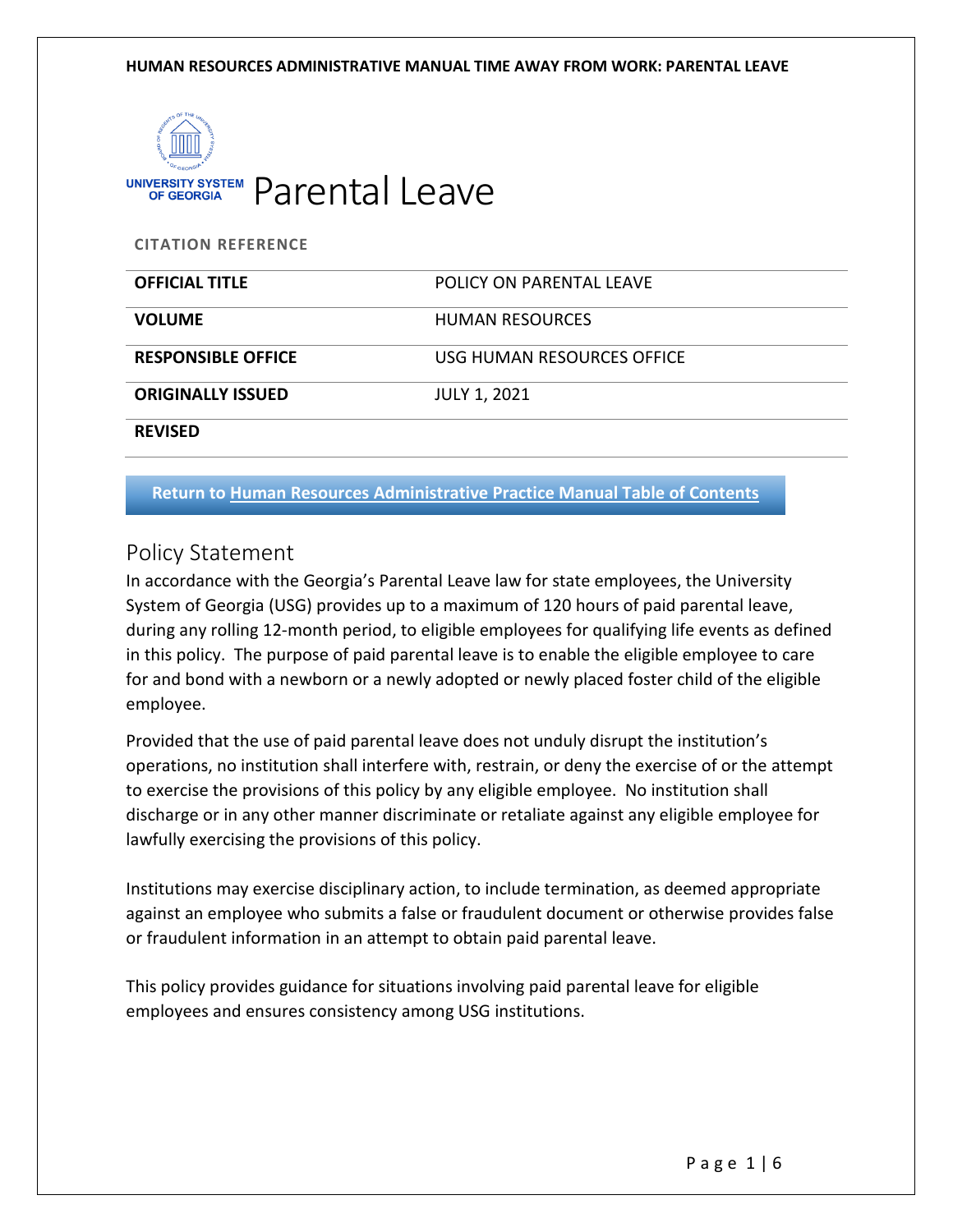# Applicability

All units of the USG are covered by this policy.

## Who Should Read This Policy

All University System of Georgia employees should be aware of this policy.

## Definitions

These definitions apply to these terms as they are used in this policy:

- **Eligible Employee.** An eligible employee is defined as:
	- 1) A full-time regular employee, part time regular employee, or temporary employee who has been employed with the USG for at least 6 months of continuous service and has worked a minimum of 700 hours over the six (6) months immediately preceding the parental leave qualifying event.
	- 2) Employees that meet the parental leave criteria are eligible for parental leave regardless of whether the employee is eligible for paid or unpaid leave under other USG policies and/or federal law (such as FMLA).
	- 3) Rehired retirees are not eligible for paid parental leave while receiving retirement annuity payments.
- **Qualifying Life Events.** The following are eligible qualifying life events:
	- 1) The birth of a child of an eligible employee.
	- 2) The placement of a minor child for adoption with an eligible employee; or
	- 3) The placement of a minor child for foster care with an eligible employee.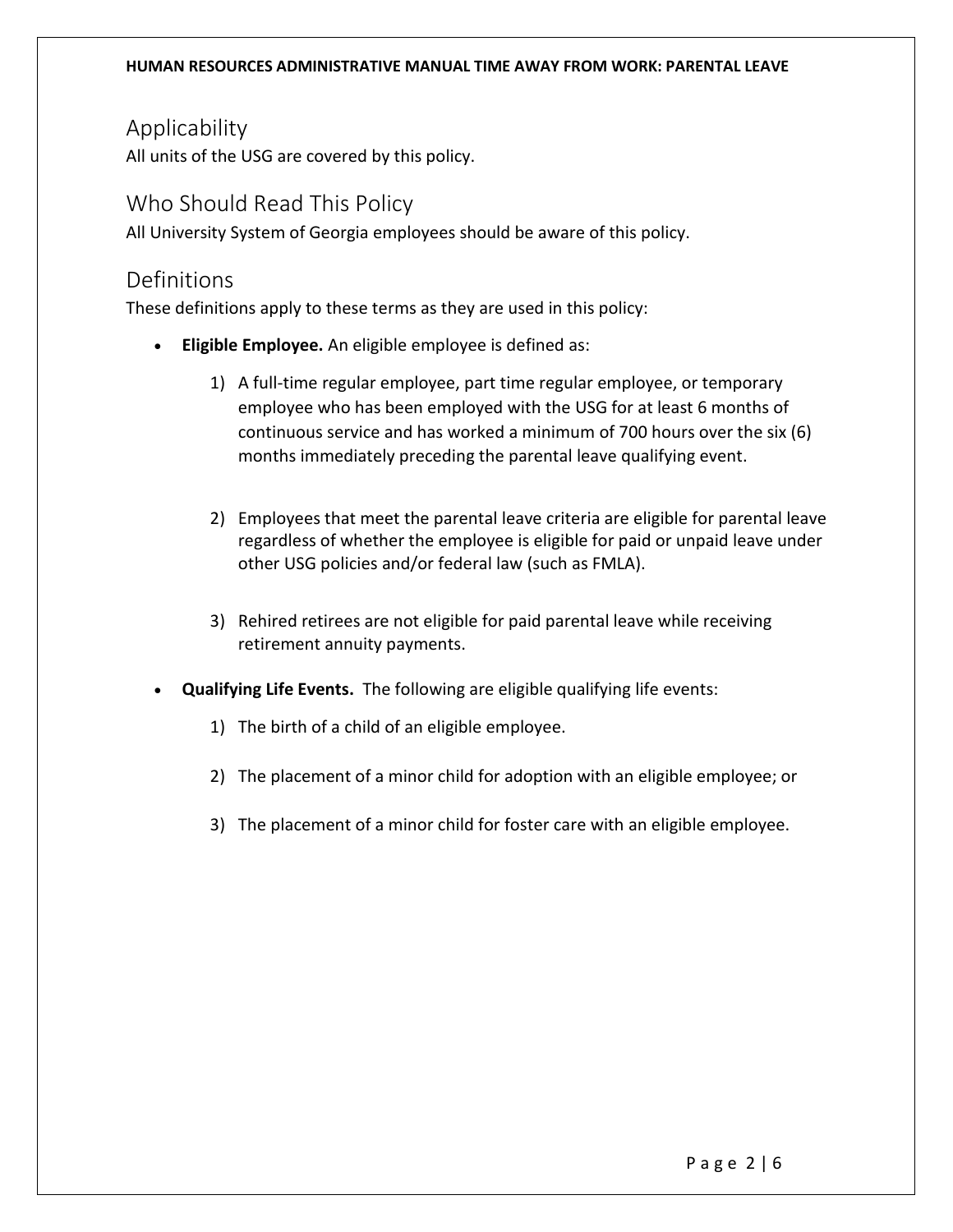#### **HUMAN RESOURCES ADMINISTRATIVE MANUAL TIME AWAY FROM WORK: PARENTAL LEAVE**

- **Parental Leave.** Parental leave is paid leave which is provided to eligible employees who experience a qualifying life event.
	- 1) An eligible employee may take a maximum of 120 hours of paid parental leave in a rolling 12-month period. The rolling period will be measured backward from the first date of leave taken. The amount of leave in a rolling 12-month period cannot exceed 120 hours, regardless of the number of qualifying events that occur during that period and regardless of transfers between USG institutions.
	- 2) Parental leave may be taken continuously or intermittently in increments as small as one hour.
	- 3) Unused parental leave that remains 12 months after the qualifying life event will not carry over for future use.
	- 4) Unused paid parental leave shall have no cash value at the time an eligible employee separates from the employing institution.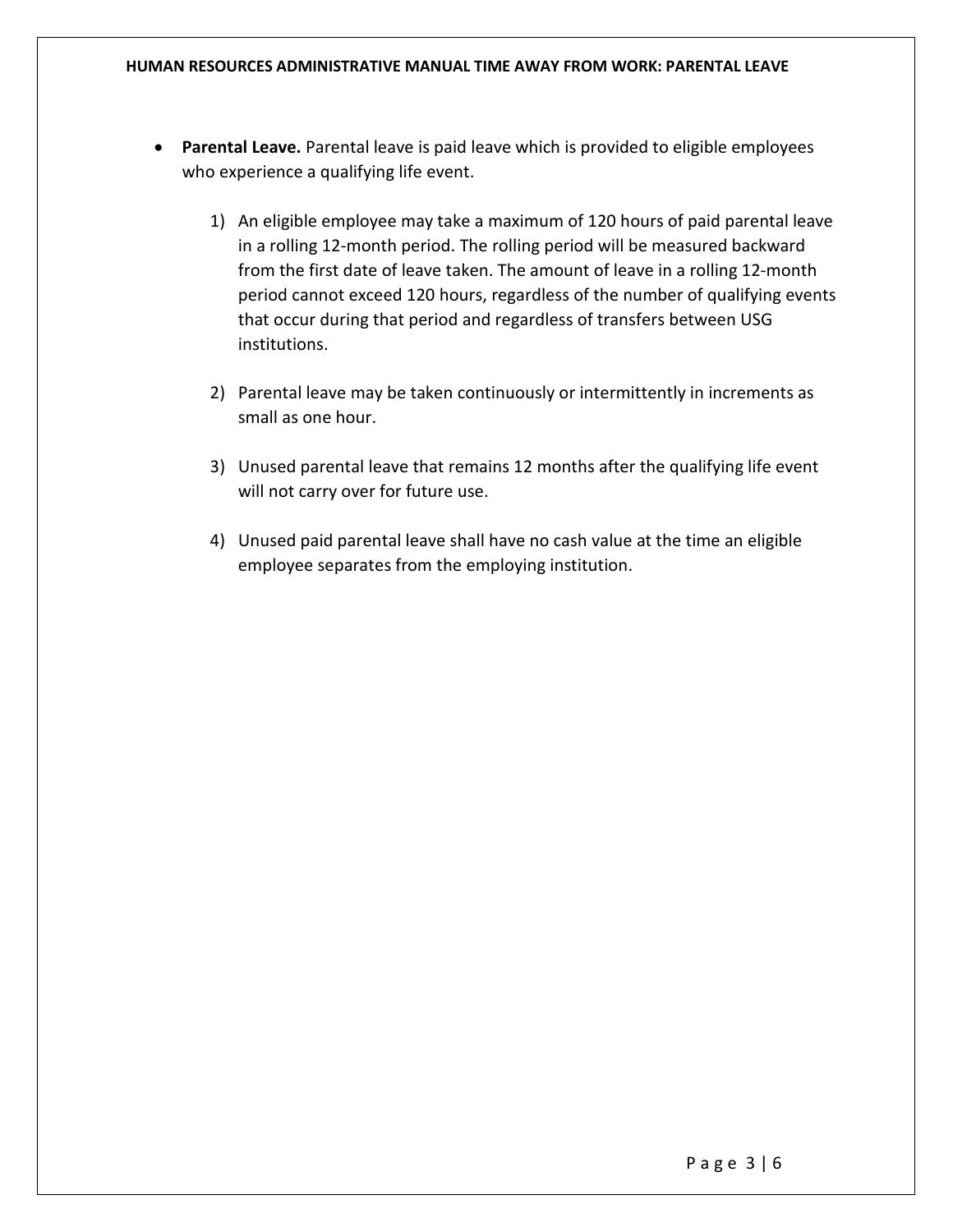## Process and Procedures

Effective July 1, 2021, a USG employee who meets the established eligibility and qualifying life event criteria as defined within this policy, may request the use of parental leave.

The process and procedures section below provides guidance for the consistent administration and use of USG's parental leave policy across all institutions. USG employees should seek guidance from their institutional office of human resources should they have questions regarding parental leave.

### **Requests for Paid Parental Leave**

- The employee must provide their supervisor and the human resources department with notice of the parental leave request at least 30 days prior to the proposed leave start date (or if the leave was not foreseeable, as soon as possible).
- The employee must follow institutional leave request procedures and provide all documentation as required by the HR department to substantiate the request and existence of a qualifying life event.

Documentation of the qualifying need for leave may include certification from a healthcare provider for leave requests related to the birth and care of a newborn child or appropriate supporting court documents for leave requests related to the adoption or foster care placement of a minor child.

- If both parents are USG employees who meet the eligibility criteria, each parent is eligible to receive up to the maximum 120 hours paid parental leave benefit, provided that the use of such leave does not unduly disrupt the institution's operations.
- Parental Leave must be appropriately entered and documented into the system to ensure proper tracking and reporting.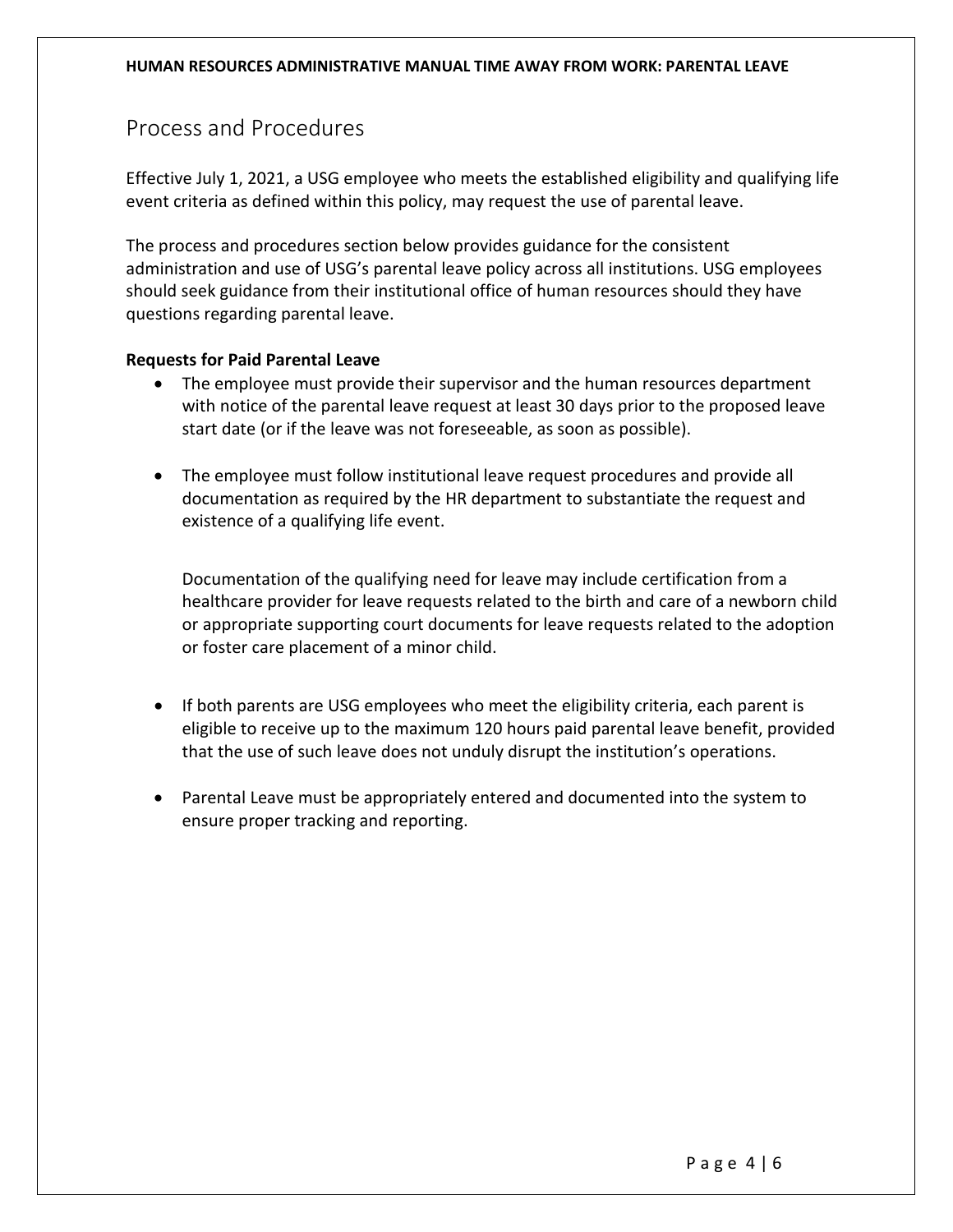#### **HUMAN RESOURCES ADMINISTRATIVE MANUAL TIME AWAY FROM WORK: PARENTAL LEAVE**

### **Coordination with Other Leave and Benefits**

- **Other Paid Leave.** Employees may not concurrently use vacation, sick leave, holidays, or another Paid Time Off (PTO) while receiving paid parental leave.
- **FMLA.** Paid parental leave taken under this policy will run concurrently with unpaid leave under the Family and Medical Leave Act (FMLA). Thus, any leave taken under this policy that also qualifies for FMLA leave due to the birth or placement of a child or due to adoption or foster care, will count towards any available FMLA leave. In no case will the total amount of leave—whether paid or unpaid—granted to the employee under the FMLA exceed 12 weeks during the 12-month FMLA period. Please refer to the [HRAP on Family and Medical Leave Policy f](https://www.usg.edu/hr/assets/hr/hrap_manual/HRAP_Family_and_Medical_Leave_Act_Time_Away_from_Work.pdf)or further FMLA guidance.

After the paid parental leave is exhausted, the balance of FMLA leave may be compensated through, accrued sick, vacation, or other eligible accrued leave, if approved by the employing institution.

- **Short Term Disability**. In the event of a female employee who herself has given birth, she must coordinate between the short-term disability leave benefit and any requested paid parental leave. An employee may not receive paid parental leave or any other type of paid leave while receiving short term disability benefits.
- **Benefits.** The institution will maintain all benefits for employees during the paid parental leave period just as if they were taking any other paid leave such as vacation leave or sick leave.
- **Holidays**. If a holiday or emergency closure occurs while the employee is on paid parental leave, such day will be charged to holiday pay or unscheduled closing instead of parental leave.

### **Usage and Overtime**

• Paid parental leave hours for nonexempt employees are not added to hours worked in calculating overtime.